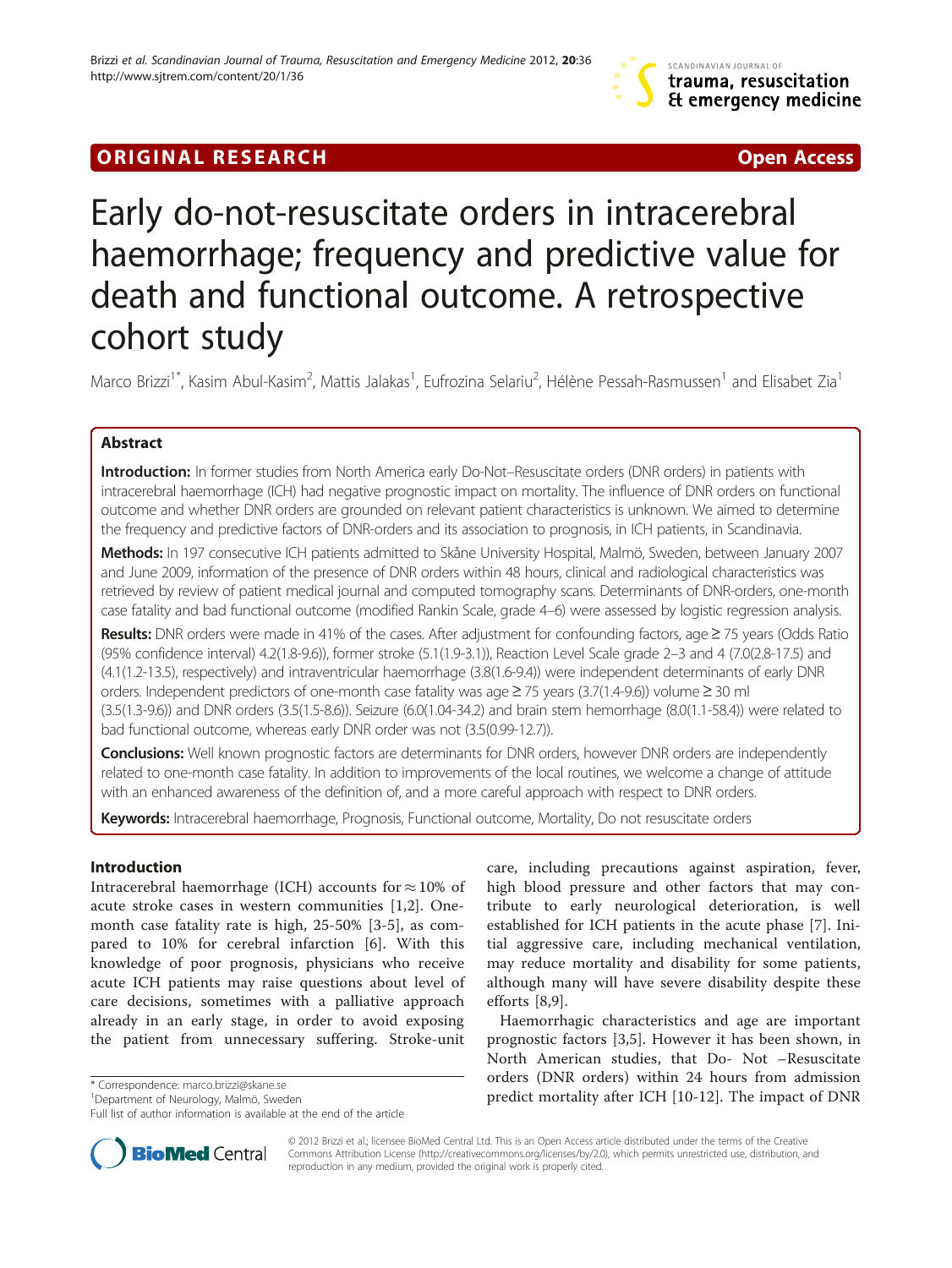order on functional outcome is not known. There are large differences between hospitals practice of DNR orders [\[11,13](#page-5-0)] and differences in practice between countries as well are plausible. We aimed to determine the frequency and determinant factors of DNR orders within 48 hours from admission to hospital, and its association with one-month case fatality rate and three month functional outcome in patients with ICH at a University Hospital in Scandinavia.

#### Methods and materials

#### ICH case ascertainment

This study includes all consecutive cases with spontaneous intracerebral haemorrhage admitted to the University Hospital of Skåne, Malmö, between January 2007 and June 2009. The hospital is the only one serving the population of Malmö ( $n \approx 300 000$ ), and the volume of stroke patient admissions is one of the largest in Sweden ( $n \approx 800$ /year). Cases with International Classification of Diseases (ICD) code I61.1-9 (intracerebral haemorrhage), I63.0-9 (cerebral infarction) and I64.0-9 (unspecified stroke) were identified from the National Hospital Discharge register [\[14\]](#page-5-0). A research nurse and a neurologist validated the diagnosis by review of medical records. Stroke was defined following the WHO´s definition [\[15\]](#page-5-0); ICH was considered when CT or autopsy showed intraparenchymal blood in the brain, irrespectively of potential underlying vascular malformation. Traumatic haemorrhages were not included. Out of an eligible cohort of 203 subjects, 7 subjects were excluded (acute care at other hospital  $(n=5)$  and tumor  $(n=1)$ ) and 197 were included in this study.

#### DNR order

Information on DNR orders, and time of DNR orders in relation to admission, were retrieved by review of the patients' journal. Doctor, nurse and paramedics documentations from the emergency department, intensive care unit (ICU), neurological department and/or other relevant ward were reviewed.

The hospital definition of DNR order is no resuscitation in case of cardiac arrest, without other limitations of care. The local routine during the study period was to document the decision in the patients´ journal (usually in the medication list, the doctors documentation and/or in the observation charts) assessed as DNR order present or not present. In this study, we defined early DNR order as documented information of DNR order within 48 hours from admission to the hospital and lack of documentation was assessed as no DNR order.

#### Baseline characteristics

Information of seizure in the acute phase ( $\leq 48$  h), care at intensive care unit (ICU) or referral to neurosurgery department, comorbidity (malignancy, heart and/or lung disease or other severe disease with impact on dependency and daily activity), DNR order prior to ICH event, and time from event to arrival to hospital, was retrieved from patient journal.

Information of diabetes (diet or pharmacological treatment), treatment with antithrombotics (Aspirin, Clopidogrel, Dipyridamole), warfarin treatment, hypertension medication and smoking habit (current smoker/non smoker), on admission, was retrieved from patient medical journal. Level of consciousness on admission was assessed according to the Reaction Level Scale (RLS 85 scale) [[16](#page-5-0)]. The RLS scores were categorized into three groups: RLS score  $= 1$  (alert), score 2 to 3 (drowsy) and score  $\geq$  4 (unconscious). Time from stroke to admission to hospital was assessed as  $<$ 2, 2–24, and  $>$  24 hours.

#### Evaluation of the radiological studies

Computed tomography (CT) was performed on admission of all patients included in the study. The images were evaluated by neuroradiologists with experience in stroke. The haemorrhage location, midline shift and intraventricular haemorrhages were determined. Haemorrhage location was classified into five categories: lobar (predominantly cortical and subcortical white matter), deep (basal ganglia, internal capsule, periventricular white matter), brainstem, cerebellar and multiple. The haemorrhage volume was calculated from the three measured diameters by using the following formula (width x length x height x 0,5) [[17](#page-5-0)].

#### Outcome

Information of date of death was assessed from the National Cause of Death register [\[18](#page-5-0)]. All cases at the clinic with validated stroke diagnosis are routinely registered in a National Stroke Register [[19\]](#page-5-0). Functional outcome as measured by Modified Rankin scale (mRS) at three months, was achieved by converting answers from 5 items from the three months follow-up questionnaire in this register [[20\]](#page-5-0). Bad outcome was defined as mRS grade  $4-6$  (mRS  $4 =$  moderately severe disability; unable to walk without assistance and unable to attend to own bodily needs without assistance, mRS  $6 = dead$ ).

#### **Statistics**

Differences in baseline characteristics in patients with DNR orders, as compared to those without, were calculated by Chi square and one-way Anova test for categorical and continuous variables, respectively (Table [1](#page-2-0)).

To explore predictive variables for DNR orders and outcome (one month case fatality rate and mRS at three months), logistic regression model was used. DNR order, fatal outcome and bad functional outcome, (mRS grade 4–6) respectively, were assessed as dependent variable. In the first step, each baseline variable (Table [1](#page-2-0)) was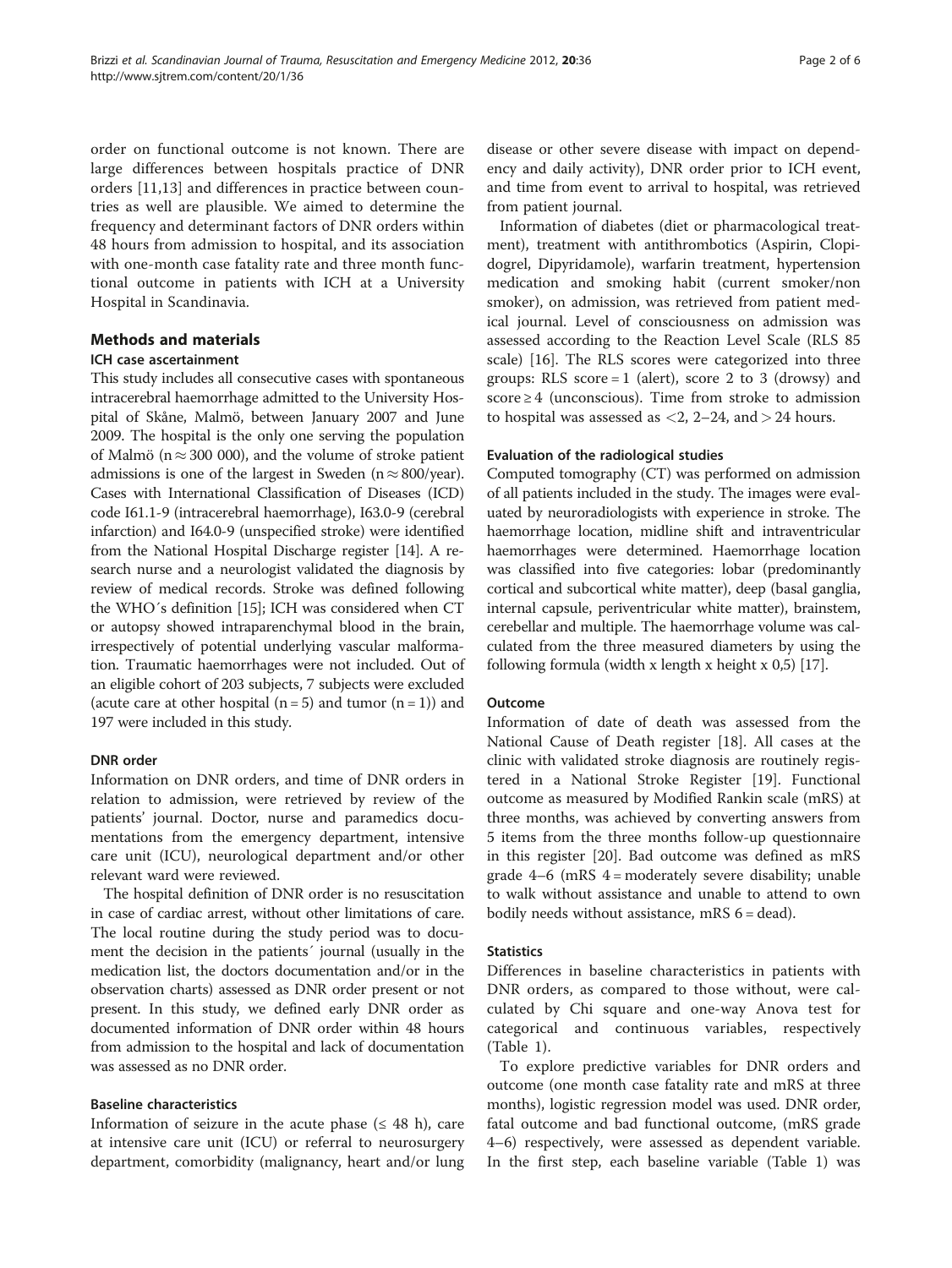<span id="page-2-0"></span>

|                                   | <b>Total</b> | Early<br><b>DNR</b> | No early<br><b>DNR</b>                          | P value<br>(early DNR |
|-----------------------------------|--------------|---------------------|-------------------------------------------------|-----------------------|
|                                   |              | order               | order                                           | vs not)               |
| n                                 | 197          | 80 (40.6)           | 117 (59.4)                                      |                       |
| Men                               | 88 (44.7)    | 31 (38.8)           | 57 (48.7)                                       |                       |
| Women                             | 109 (55.3)   | 49 (61.3)           | 60 (51.3)                                       | $0.190*$              |
| Age, mean ± SD                    | $73 + 14$    | $78 + 11$           | $70 + 14$                                       | < 0.001               |
| <b>Hypertension</b><br>medication | 123 (62.4)   | 47 (58.8)           | 76 (65.5)                                       | 0.369                 |
| Current smoker                    | 21 (10.7)    | 8 (10.4)            | 13 (11.3)                                       | 1.0                   |
| <b>Atrial fibrillation</b>        | 23 (11.7)    | 11(13.8)            | 12 (10.3)                                       | 0.503                 |
| Former stroke                     | 39 (19.8)    | 25 (31.3)           | 14 (12.1)                                       | 0.002                 |
| <b>Diabetes</b>                   | 23 (11.7)    | 7(8.8)              | 16 (13.7)                                       | 0.369                 |
| Warfarin                          | 17 (9.0)     | 7 (9.5)             | 10 (8.8)                                        | 1.0                   |
| Haemorrhage site                  |              |                     |                                                 |                       |
| Lobar                             | 81 (41.1)    | 31 (38.8)           | 50 (42.7)                                       |                       |
| Deep                              | 88 (44.7)    | 37 (46.3)           | 51 (43.6)                                       |                       |
| <b>Brainstem</b>                  | 11(5.6)      | 4(5.0)              | 7(6.0)                                          |                       |
| Cerebellar                        | 16(8.1)      | 7(8.8)              | 9(7.7)                                          |                       |
| Multiple                          | 1(0.5)       | 1(1.3)              | 0(0)                                            | ns                    |
| Midlineshift                      | 51 (25.9)    | 38 (47.5)           | 13 (11.1)                                       | < 0.001               |
| Intaventricular<br>haemorrhage    | 66 (33.5)    | 45 (56.3)           | 21 (17.9)                                       | < 0.001               |
| Volume                            |              |                     |                                                 |                       |
| $\leq$ 30 ml                      | 146 (74.1)   | 99 (58.8)           | 47 (84.5)                                       |                       |
| $>$ 30 ml                         | 51 (25.9)    | 18 (41.3)           | 33 (15.4)                                       | < 0.001               |
| Mean ± SD/Median                  | 9.2          | 22                  | 26.5 ± 38.6/41.4 ± 47.1/16.4 ± 27.3/<0.001<br>7 |                       |
| Time from ICH to admission        |              |                     |                                                 |                       |
| $<$ 2 hours                       | 88 (44.9)    | 48 (41.0)           | 40 (50.6)                                       |                       |
| 2-24 hours                        | 78 (39.8)    | 40 (42.7)           | 28 (35.4)                                       |                       |
| $>$ 24 hours                      | 30 (15.3)    | 19 (16.2)           | 11 (13.9)                                       | 0.414                 |
| <b>RLS</b> on admission           |              |                     |                                                 |                       |
| 1 (alert)                         | 99 (50.3)    | 19 (23.8)           | 80 (68.4)                                       |                       |
| 2-3 (drowsy)                      | 63 (32.0)    | 39 (48.8)           | 24 (20.5)                                       |                       |
| ≥4 (unconscious)                  | 35 (17.8)    | 22 (27.5)           | 13(11.1)                                        | < 0.001               |
| Pre-ICH comorbidity               | 55 (27.9)    | 30 (37.5)           | 25(21.4)                                        | 0.01                  |
| Seizure                           | 19 (9.6)     | 11 (13.8)           | 8(6.8)                                          | 0.140                 |
| ICU care                          | 18 (9.1)     | 9(11.3)             | 9(7.7)                                          | 0.454                 |
| Neurosurgery care                 | 12 (6.1)     | 0(0)                | 12 (10.3)                                       | 0.002                 |
| <b>Prior DNR decision</b>         | 3(1.5)       | 2(2.5)              | 1(0.9)                                          | 0.568                 |

• women as compared to men.

entered individually in the models. Factors with  $p < 0.2$ in this first step were considered as potential confounding factor, and were included in the multivariate models (Table 2, 3 and [4](#page-3-0)). Due to the well-known high early mortality in ICH patients, only patients who survived one month were included in the analysis of outcome at

|                              | OR (95% CI)        |
|------------------------------|--------------------|
| Age                          |                    |
| $<$ 75 yrs                   | 1                  |
| $\geq$ 75 yrs                | $4.2$ $(1.8-9.6)$  |
| <b>RLS</b> grade             |                    |
| 1 (alert)                    | 1                  |
| $2-3$ (drowsy)               | $7.0$ $(2.8-17.5)$ |
| $\geq$ 4 (unconscious)       | $4.0(1.2-13.5)$    |
| Comorbidity                  | $1.3(0.6-3.1)$     |
| Seizure                      | $1.1$ $(0.3-4.0)$  |
| <b>Former stroke</b>         | $5.1(1.9-13.4)$    |
| Volume                       |                    |
| $<$ 30 ml                    | 1                  |
| $>30$ ml                     | $1.7(0.6-4.7)$     |
| <b>Midlineshift</b>          | $2.7(0.9-7.7)$     |
| Intraventricular haemorrhage | $3.8(1.6-9.4)$     |
| Gender                       |                    |
| Men                          | 1                  |
| Women                        | $1.9(0.9-4.2)$     |
|                              |                    |

three months in order to evaluate functional outcome, rather than mortality.

Information of functional outcome at three months was missing in thirteen cases, and those were excluded from the analysis. All comparisons were two-sided and a 5% level of significance was used. Statistical analysis were conducted by computer software SPSS (version 18.0).

Table 3 Determinants of 1 month Case Fatality Rate in ICH patients (multivariate analysis)

|                                | OR (95% CI)         |
|--------------------------------|---------------------|
| Age                            |                     |
| $<$ 75 yrs                     | 1                   |
| $\geq$ 75 yrs                  | $3.7(1.4-9.6)$      |
| <b>RLS</b>                     |                     |
| 1 (alert)                      | 1                   |
| $2-3$ (drowsy)                 | $1.9(0.7-5.1)$      |
| $\geq$ 4 (unconscious)         | $3.0(0.9-10.4)$     |
| Comorbidity                    | $1.6(0.7-3.9)$      |
| <b>Diabetes</b>                | $0.4$ $(0.1 - 2.0)$ |
| <b>Hypertension medication</b> | $0.5(0.2-1.1)$      |
| Volume                         |                     |
| $<$ 30 ml                      | 1                   |
| ≥30 ml                         | $3.5(1.3-9.6)$      |
| <b>Midlineshift</b>            | $1.8(0.6-5.6)$      |
| <b>ICU</b> care                | $4.1$ (0.9-18.5)    |
| Early DNR order                | $3.5(1.5-8.6)$      |
|                                |                     |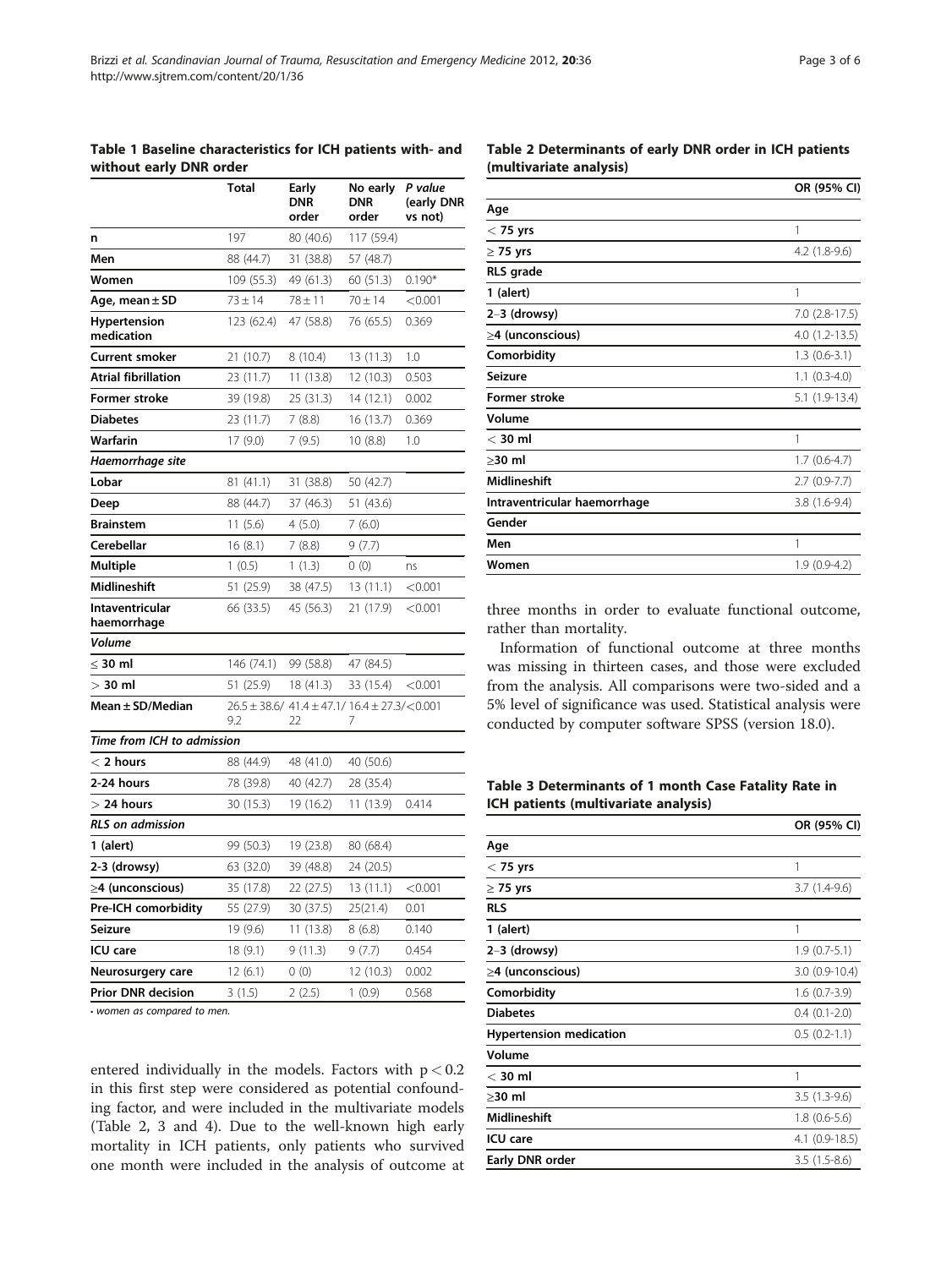| patients (one-month survivors, multivariate analysis) |                                  |  |
|-------------------------------------------------------|----------------------------------|--|
|                                                       | OR (95% CI)                      |  |
| <b>RLS</b>                                            |                                  |  |
| 1 (alert) $2-3$ (drowsy)                              |                                  |  |
| $\geq$ 4 (unconscious)                                | $2.8$ (0-9.8.8) $3.2$ (0.4-26.6) |  |
| Seizure                                               | $6.0(1.04-34.2)$                 |  |
| <b>Former stroke</b>                                  | $1.8(0.6-5.8)$                   |  |
| <b>Hypertension medication</b>                        | $0.3$ $(0.1-0.9)$                |  |
| <b>Midlineshift</b>                                   | $0.5(0.01-2.7)$                  |  |
| <b>Heamorrhage location</b>                           |                                  |  |
| Lobar                                                 | 1                                |  |
| Deep                                                  | $2.8(0.9-8.8)$                   |  |
| <b>Brainstem</b>                                      | 8.0 (1.1-58.4)                   |  |
| Cerebellar                                            | $1.6(0.2-13.8)$                  |  |
| Care at neurosurgery dept                             | $2.7(0.3-28.9)$                  |  |
| Early DNR order                                       | 3.5 (0.99-12.7)                  |  |
|                                                       |                                  |  |

<span id="page-3-0"></span>Table 4 Determinants of mRS-score ≥ 4 at 3 months in ICH

#### Results

In total, 197 ICH patients were included in the study. Mean age was  $73 \pm 14$  years, and 45% were men. In 41% of the cases, DNR orders were made within 48 hours from arrival to the hospital, and 36% of the cases had a DNR order within 24 hours from arrival. Baseline characteristics in relation to the presence of DNR order (within 48 hours) or not, are presented in Table [1](#page-2-0).

#### Determinants of early DNR order

Factors related to DNR order were age  $\geq$  75 years (Odds Ratio (OR) 95% confidence interval (95% CI) 2.7 (1.5- 4.9)), former stroke (OR 3.3 (1.6-6.9)), RLS grade 2–3 and 4 (OR 6.8(3.4-14.0) and 7.1(3.0-16.6), respectively), volume ≥ 30 ml (OR 3.9(2.0-7.6)), midlineshift (OR 7.2 (3.5-14.9) and the presence of intraventicular haemorrhage (OR 5.8 (3.1-11.2)). After adjustment for con-founding factors (Table [2](#page-2-0)), age  $\geq$  75 years, former stroke, RLS grade 2–3 and 4 and the presence of intraventricular hemorrhage were independent predictors of DNR order.

#### DNR order as prognostic determinant

One month case fatality rate was 33.4% (66/197 ICH cases). Of those who survived one month, 30.5% had bad functional outcome at three months (40/118, 13 survivors with missing information of mRS). Mean age of one-month survivors was  $71 \pm 14$  years as compared to  $77 \pm 11$  years in nonsurvivors ( $p = 0.001$ ). Functional outcome, including late mortality, in relation to DNR order for the entire study population is presented in Figure 1. Of those with DNR order, 37% had good functional outcome (mRS grade 0–3) as compared to 75% in those without a DNR order.



Factors related to elevated risk of one month case fatality were age ≥ 75 years (OR 2.5(1.4-4.7)), comorbidity (OR 2.7 (1.1-3.9)), RLS grade 2–3 and 4 (OR 4.5 (2.1-9.4 and 10.7 (4.4-25.1), respectively), volume ≥30 ml (OR 8.1(4.0-16.5)), midlineshift (OR 6.3(3.1-12.6)), intraventricular haemorrhage (OR 6.2(3.2-12.0)), ICU care (OR 4.6(1.7-13.0)) and DNR order (OR (9.3 (4.7-18.4)). There was a reverse relation ship between hypertension medication and one month CFR (OR 0.4 (0.2-0.8). After adjustment for confounding factors, age  $\geq$ 75 years, volume  $\geq$  30 ml and DNR order were independent predictors of one month CFR, whereas having hypertension medication was protective for death at one month (Table [3\)](#page-2-0).

In the univariate analysisis, former stroke (OR 3.3(1.3- 8.4)), seizure (OR 6.3 (1.6-8.4)), RLS grade 2–3 and 4 (OR 4.0(1.6-9.8) and 10.0 (2.3-42.1), respectively), midlineshift (OR 3.5 (1.1-10.6)), deep haemorrhage location (OR 2.5(1.04-6.2)) and DNR order (OR 5.0 (2.0-12.5)) were related to bad functional outcome at three months. After adjustment for confounding factors, hypertension medication was inversely related to bad functional outcome whereas seizure in the acute phase and brainstem haemorrhage were independent risk factors for bad functional outcome. DNR order was not an independent risk factor for bad functional outcome (OR 3.5 (0.99-12.7)) (Table 4).

#### **Discussion**

In a consecutive, unselected large ICH population in Sweden, early DNR orders were made in 41% of the cases, and independently predicted one-month case fatality. To the best of our knowledge, this has not been previously shown in a non-American study.

Initial triage of ICH patients is a difficult challenge. Perhaps with intention to save the patient from suffering, there might be a tendency to take drastic decisions of level of care during the first few days, and sometimes already in the emergency room at arrival to the hospital.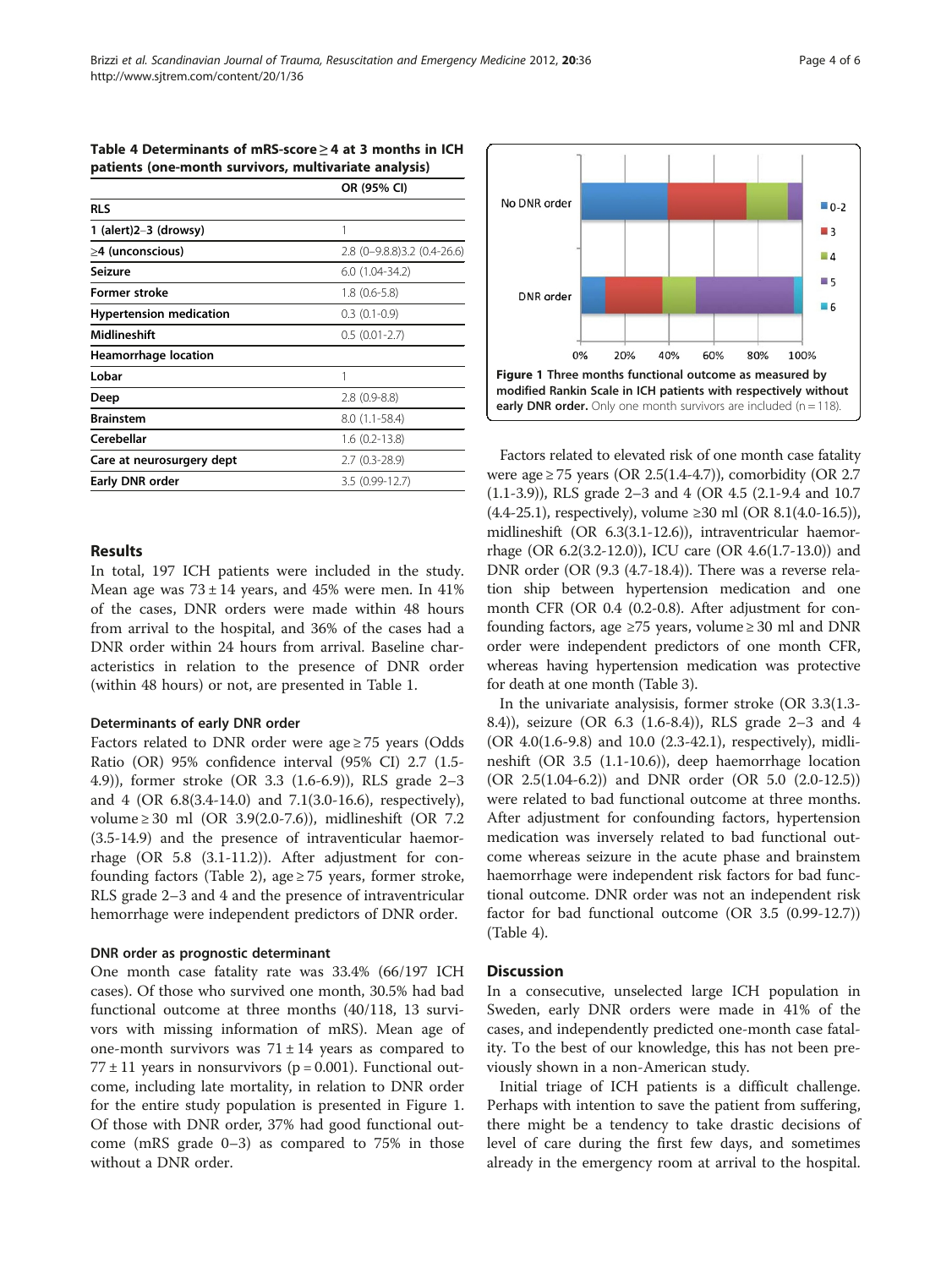In our study 36% of the patients had a DNR order already within 24 hours from arrival to hospital. Despite differences in care traditions (for example, 9% of our patients had ICU care as compared to 30% in California [[11\]](#page-5-0)), the results are in accordance with those from North America were DNR orders within 24 hours were made in 25-35% of the patients [\[11,12,21\]](#page-5-0).

Underestimation of the chances for reasonable outcome after stroke may contribute to withhold of life sustaining therapies [\[8](#page-5-0)]. Early DNR orders may turn out to be a justification for an over all decrease in aggressiveness of care, beyond no attempt at resuscitation in the event of cardiopulmonary arrest. After adjustment for well-known predictive factors, DNR decision was related to a 3.5 fold increment of risk of death. One-month case fatality rate was 61% in those with a DNR decision, as compared to 14% in those without. This might of course reflect the fact that the physician had considered the well-known prognostic factors [\[22\]](#page-5-0) when making a DNR order. In fact, high age, low conscious level, former stroke and intraventricular haemorrhage were all independent determinants of a DNR decision. It is possible that a DNR order is a surrogate marker of recognized prognostic factors. Nevertheless, DNR orders were independently related to one month CFR after adjustment for these factors. Prognostication in the acute phase of ICH is difficult [[8](#page-5-0)] and validated predictive models developed to stratify risk of death following ICH might give a false sense of accuracy when DNR status is not considered. Further on, these models are difficult to rely on in the decision process of DNR orders on individual patients [\[21,23](#page-5-0)].

In this study DNR orders did not independently predict bad functional outcome (p value = 0.051), although one could speculate that larger sample size would have strengthened the results. As presented in Figure [1,](#page-3-0) one month survivors from the DNR group had as expected a worse functional outcome as compared to the group without DNR order, 59% mRS grade 4–5 versus 25% (Figure [1](#page-3-0)). Nevertheless, 37% of the patients with DNR orders had good functional outcome, confirming that functional outcome after ICH is awkward to predict in individual patients [[21,23](#page-5-0)].

With respect to the difficulties of correct evaluation of all possible factors influencing initial performance of an acute ICH patient, and the uncertainty in early prognostication, the American ICH guidelines from 2010 strongly suggest aggressive initial therapy and to avoid DNR orders or withdrawal of support during the first few days, as necessary precautions for providing fair chances to good outcome for the individual patient [\[23](#page-5-0)]. This may appear as a challenge with respect to acute care organization and intensive care life support for the unconscious ICH. However, it should be kept in mind that this patient group accounted for 18% in our study,

of which in particular those without control of airway and breathing functions would be considered for ICU care, and in most cases with one or a few days of stabilization. The topic was also highlighted in the National Guidelines for Stroke care, Sweden, in 2009 and there have been changes in the local routines of documentation of DNR order for all diagnosis since 2006. However, despite this increased awareness, the writers' experience is that an early DNR decision is still not rare, and with the consequences of less aggressive care overall. During the study period, it was not obligate to specify the causes of a DNR order, which often was made by a single physician. The latest local routines require the physician to make a decision of DNR order or not on admission, including a documentation of the causes the decision is based on, and in accordance with whom. A systematic approach to DNR orders, including a new evaluation daily might improve the routines further.

A limitation of this study is its retrospective nature. However, with respect to difficulties in identification of DNR decision (sometimes handwritten scanned notes), we might have underestimated the rate and hence the main results (rate of DNR decision and prognostic impact). We lack information of the specialty and experience of the decision-making physicians, factors that might influence the frequency of DNR orders. Of the one-month survivors, only 1 of 118 patients died within three months, well in accordance with other studies showing that early mortality after ICH occurs within the first days ([[5,24\]](#page-5-0). The rate of death, hemorrhage characteristics and level of consciousness is in line with those from other studies with unselected ICH cases [[3](#page-5-0),[25](#page-5-0)].

#### Conclusion

At the University Hospital in Malmö, with one of the largest volume of acute stroke patients in Sweden, early DNR orders are frequent among ICH patients. Well known prognostic factors are determinants for a DNR decision, however DNR orders are independently related to one-month case fatality and a substantial amount of patients with early DNR orders survived with good functional outcome. In addition to improvements of the local routines, we welcome a change of attitude with an enhanced awareness of the definition of, and a more careful approach with respect to DNR orders.

#### Abbreviations

ICH: Intracerebral haemorrhage; DN: Do not resuscitate; RLS: Reaction level scale; mRS: modified rankin scale; ICU: Intensive care unit; CT: Computed tomography; OR: Odds ratio; CI: Confidence interval.

#### Competing interests

The authors declare that they have no competing interests.

#### Authors' contributions

EZ and MB conceived the study and took responsibility for the design and implementation of the study. EZ, MB, and MK assessed clinical information by